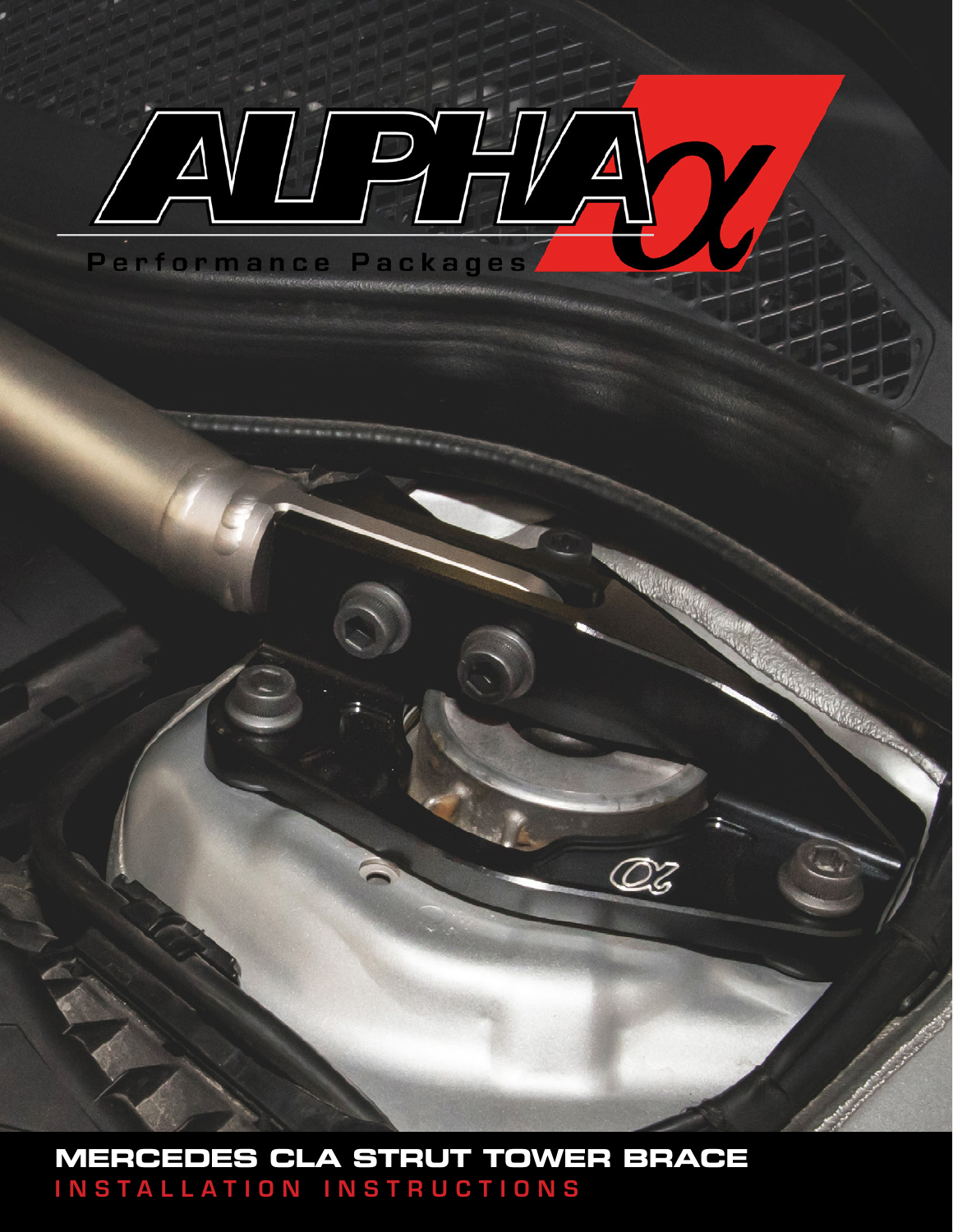The goal of Alpha Performance is to provide the highest quality, best performing products available. By utilizing research and development, and rigorous testing programs Alpha Performance will never compromise the quality or performance of our products. In addition, Alpha Performance will only provide the finest customer service offering only parts and advice that are in the best interests of the customer. Alpha Performance was built on a foundation of integrity. This is who we are; this is what you can count on.

A vehicle modified by the use of performance parts may not meet the legal requirements for use on public roads. Federal and state laws prohibit the removal, modification, or rendering inoperative of any part or element of design affecting emissions or safety on motor vehicles used for transporting persons or property on public streets or highways. Use or installation of performance parts may adversely affect the drivability and reliability of your vehicle, and may also affect or eliminate your insurance coverage, factory warranty, and/or new OEM part warranty. Performance parts are sold as-is without any warranty of any type. There is no warranty stated or implied due to the stresses placed on your vehicle by performance parts and our inability to monitor their use, tuning, or modification.

These instructions are provided as a guide only as there are many variables that cannot be accounted for concerning your particular vehicle, including but not limited to model year differences, model differences, the presence of non-OEM parts, and modifications that may already be or were previously installed. A basic knowledge of automotive parts and systems is helpful but a better understanding of the parts and systems on your particular vehicle may be required.

If you have any questions or issues at any time during the installation of your Alpha Performance product(s) please call us for technical assistance. The Alpha Performance tech line can be reached during business hours at 847-709-0530 for Alpha Performance products only.

*2*